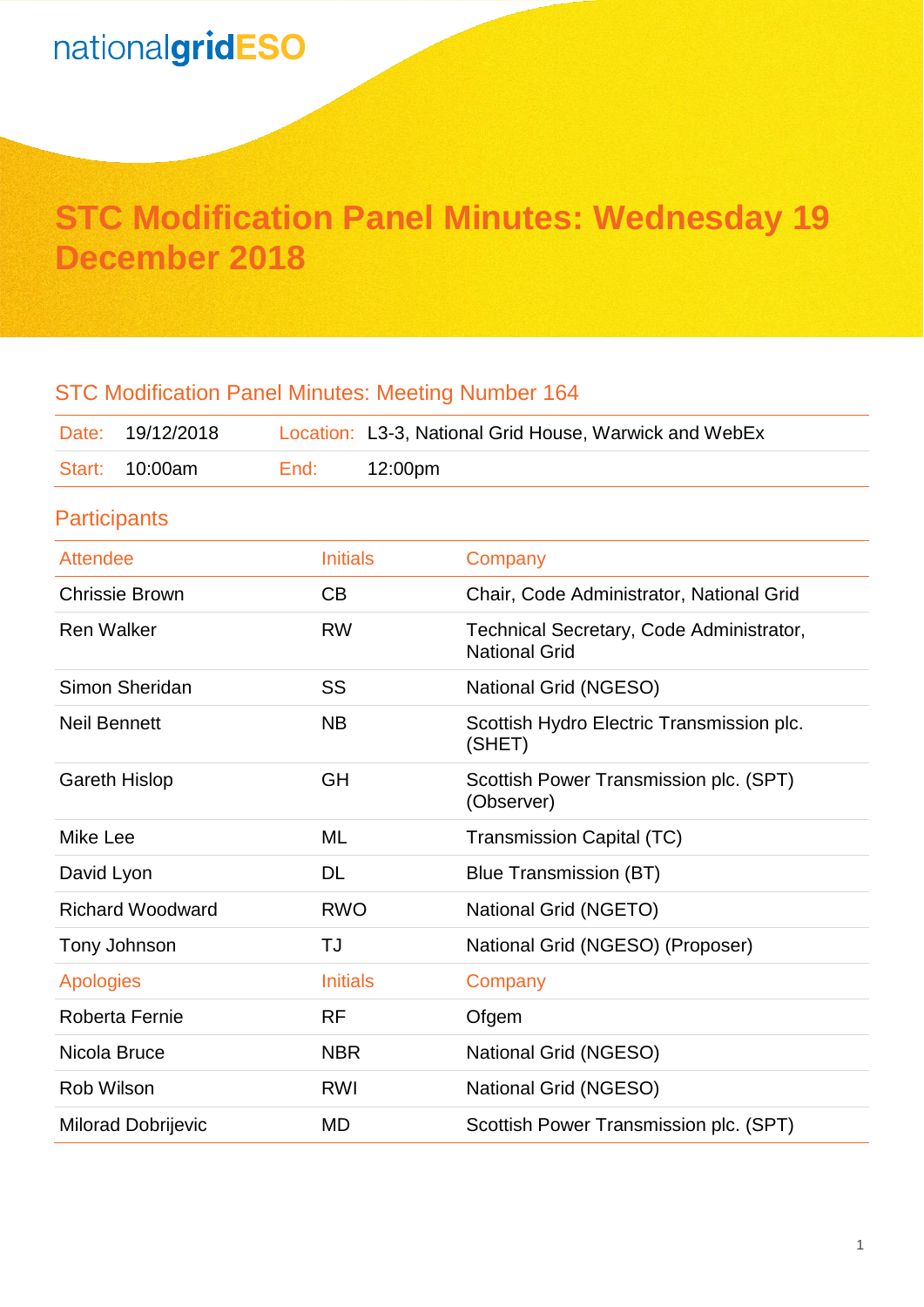| Neil Sandison | ΝS | Scottish Hydro Electric Transmission plc. |
|---------------|----|-------------------------------------------|
|               |    | (SHET)                                    |

### 1. Introductions and Apologies for Absence

4690. Apologies were received from Roberta Fernie, Nicola Bruce, Rob Wilson, Milorad Dobrijevic and Neil Sandison.

### 2. Approval of Minutes from Previous Meeting

4691. The Panel approved the minutes from the meeting held on 31 October 2018. The Panel Secretary will arrange publication of the minutes.

#### **ACTION**

### 3. Review of Actions

4692. The Panel reviewed the open actions from the meeting held on 31 October 2018 which can be found on the Actions Log.

#### **ACTION**

### 4. Potential Future Modifications

#### 4693. **Modification Tracker**

SS provided an update on the progression of future STC/STCP Modifications, these updates are detailed on the Modification tracker.

A Panel member highlighted that CUSC Modifications CMP288 'Explicit charging arrangements for customer delays and backfeeds' (**[https://www.nationalgrideso.com/codes/connection-and-use-system-code](https://www.nationalgrideso.com/codes/connection-and-use-system-code-cusc/modifications/explicit-charging-arrangements-customer)[cusc/modifications/explicit-charging-arrangements-customer](https://www.nationalgrideso.com/codes/connection-and-use-system-code-cusc/modifications/explicit-charging-arrangements-customer)**), CMP289 ' Consequential change to support the introduction of explicit charging arrangements for customer delays and backfeeds via CMP288' (**[https://www.nationalgrideso.com/codes/connection-and-use-system-code](https://www.nationalgrideso.com/codes/connection-and-use-system-code-cusc/modifications/consequential-change-support-introduction)[cusc/modifications/consequential-change-support-introduction](https://www.nationalgrideso.com/codes/connection-and-use-system-code-cusc/modifications/consequential-change-support-introduction)**) and CMP306 'Align annual connection charge rate of return at CUSC 14.3.21 to price control cost of capital' (**[https://www.nationalgrideso.com/codes/connection-and-use-system-code](https://www.nationalgrideso.com/codes/connection-and-use-system-code-cusc/modifications/align-annual-connection-charge-rate-return)[cusc/modifications/align-annual-connection-charge-rate-return](https://www.nationalgrideso.com/codes/connection-and-use-system-code-cusc/modifications/align-annual-connection-charge-rate-return)**) could result in consequential changes to the STC. LW is to add these modifications to the tracker.

#### **ACTION**

### 5. New STC/STCP Modification Proposals

4694. There were no new STC/STCP Modification proposals.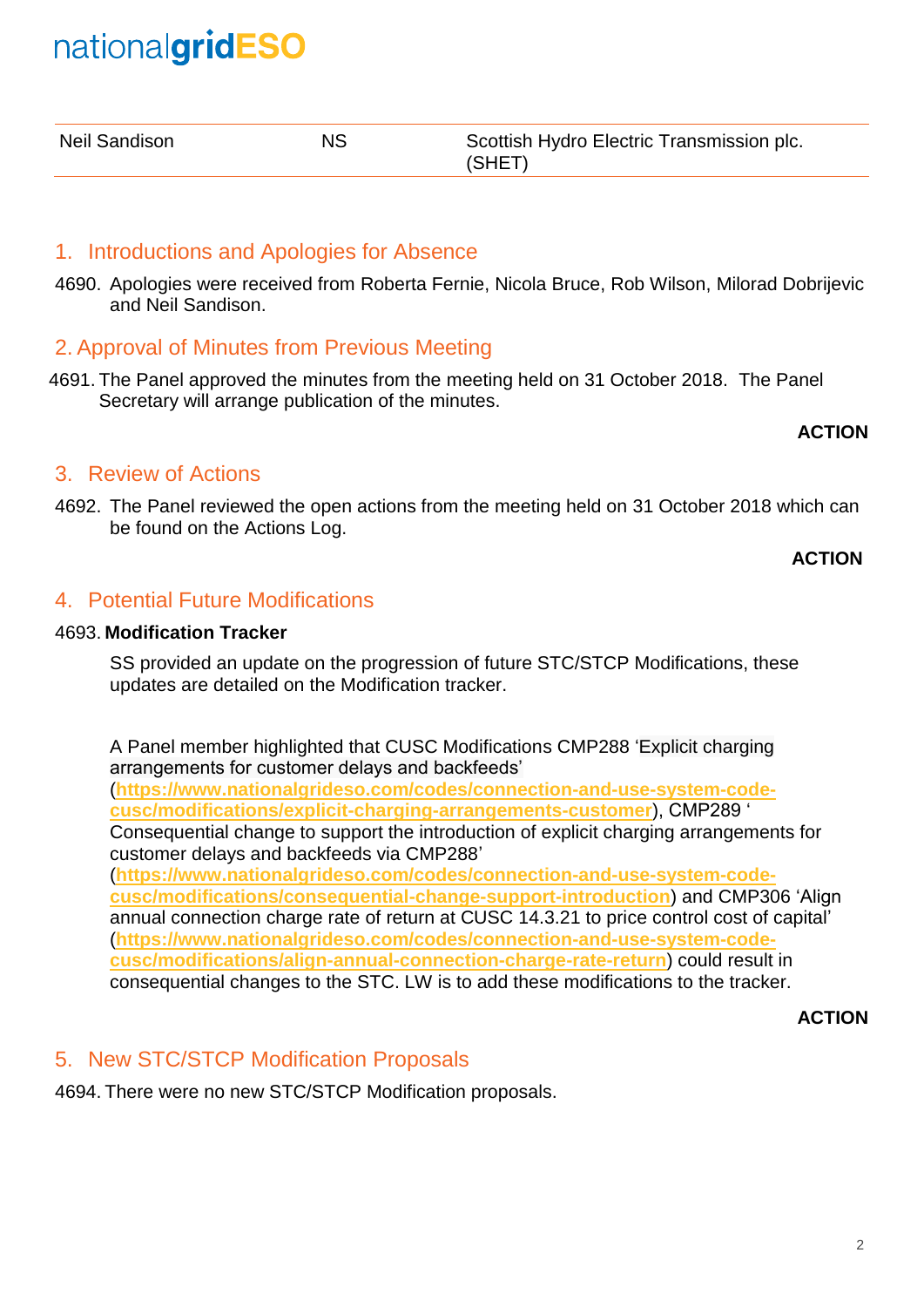## 6. Pending Authority Decisions

4695. CM065 (Changes to reference NGESO in STC Section C and changes to Outage Planning Data Timescales)

CM066 (Changes to reference NGESO in STC Section G and to place Nuclear Site Licence Provisions Agreement obligations on NGET for England and Wales)

CM067 (changes to reference NGESO into STC Section B and changes to STC Modification Panel membership to add NGESO as Member.)

CM068 (Changes to reference NGESO in STC Section D and to provide clarity that only Transmission Owners create Transmission Investment Plans.

CM069 (Changes to incorporate NGESO in STC Sections & Schedules)

LW advised the Panel that the Authority approved these Modifications with an implementation date of 1 April 2019. LW stated that within the decision letter for CM069, the Authority directed that a fast-track Self-Governance Modification be raised to amend an incorrect reference.

The decision letters for the above Modifications can be found on National Grid's website via the following link: [https://www.nationalgrideso.com/codes/system-operator-transmission](https://www.nationalgrideso.com/codes/system-operator-transmission-owner-code?mods)[owner-code?mods](https://www.nationalgrideso.com/codes/system-operator-transmission-owner-code?mods)

### 7. STC Procedures

4696. PM0107 'STCP27-01 System Monitoring Performance'

LW advised the Panel that this STCP has been circulated for Panel sign off. LW requested that Panel members sign and return the document so that STCP27-01 can be implemented.

4697. PM0108 'STCP11-4 Enhance Service Provision'

LW advised the Panel that following approval of this STCP it became apparent that the sign of document referred to both National Grid Electricity System Operator (NGESO) and National Grid Electricity Transmission (NGET). LW advised the Panel that the reference to NGESO would need to be removed from the sign off sheet only. The Panel approved this change and LW took an action to circulate the document for sign off.

### **ACTION**

### 8. Europe

4698. Joint European Stakeholder Group

LW advised the Panel that the updates from the JESG meeting will be circulated via email.

**ACTION**

4699. European Network Codes Impacts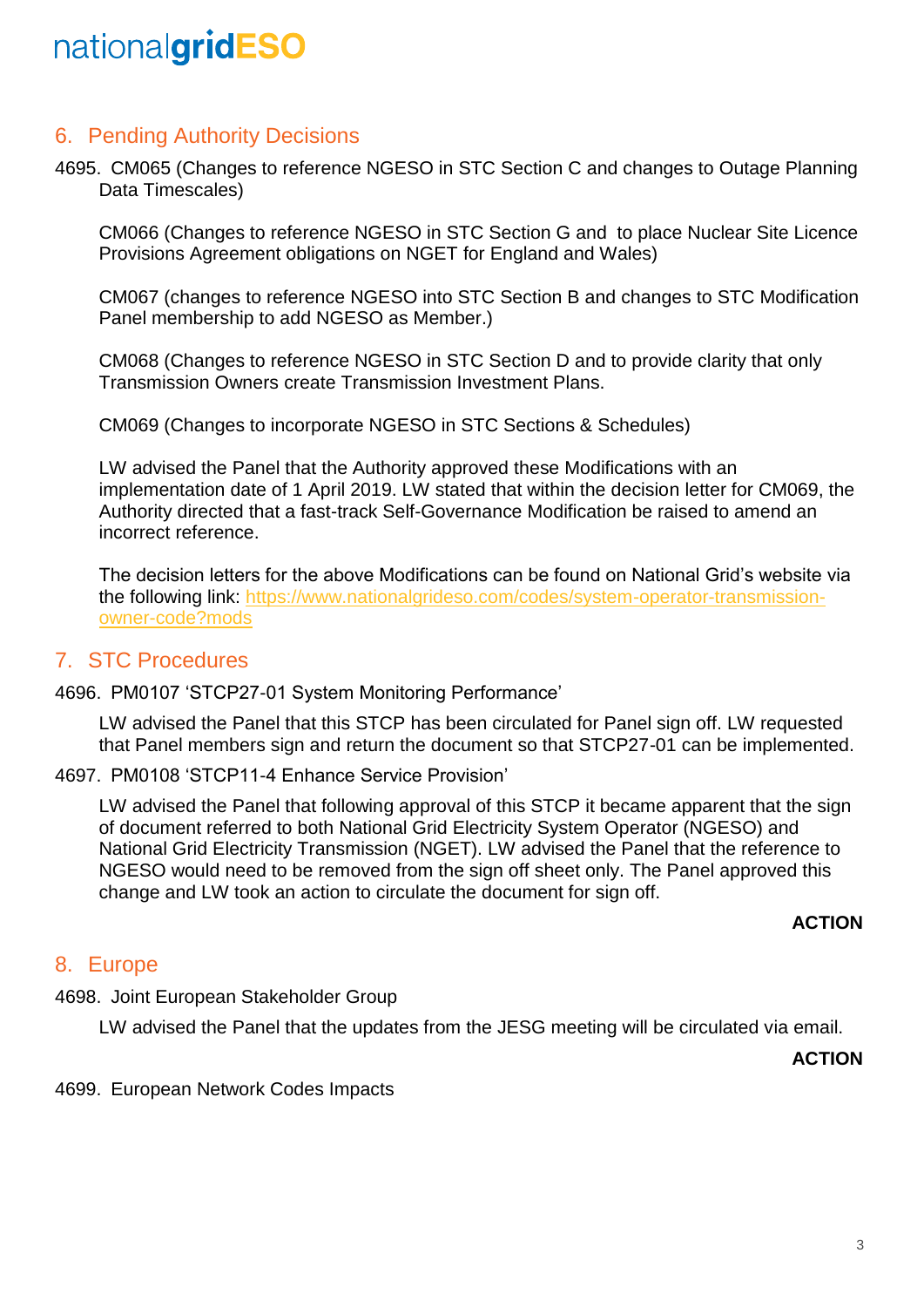SS confirmed that Grid Code Modifications GC0114 **'**System Operation Guideline: Prequalification Processes' (**[https://www.nationalgrideso.com/codes/grid](https://www.nationalgrideso.com/codes/grid-code/modifications/gc0114-system-operation-guideline-prequalification-processes)[code/modifications/gc0114-system-operation-guideline-prequalification-processes](https://www.nationalgrideso.com/codes/grid-code/modifications/gc0114-system-operation-guideline-prequalification-processes)**) and GC0106 'Data exchange requirements in accordance with Regulation (EU) 2017/1485 (SOGL)' (**[https://www.nationalgrideso.com/codes/grid-code/modifications/gc0106-data](https://www.nationalgrideso.com/codes/grid-code/modifications/gc0106-data-exchange-requirements-accordance-regulation-eu-20171485)[exchange-requirements-accordance-regulation-eu-20171485](https://www.nationalgrideso.com/codes/grid-code/modifications/gc0106-data-exchange-requirements-accordance-regulation-eu-20171485)**) are with the Grid Code Panel today for their recommendation vote.

### 4700. TSO Issues

The Panel had no TSO issues to raise.

### 9. Impact of other Code Modifications

### 4701. **Progress Reports**

The STC Panel had no further comments on the Progress Reports for CUSC, Grid Code or SQSS.

### 10.Reports from Sub- Committees

### 4702. **JPC (Joint Planning Committee)**

CB asked if any Panel members attended the most recent Joint Planning Committee (JPC) meeting. MD advised he didn't attend, however is aware that the JPC are next meeting at the end of January. RW took an action to contact NB to get a further update from the JPC meeting and then circulate to the Panel.

### **ACTION**

### 4703. **NAP (Network Access Policy Workgroup)**

GH confirmed that the NAP meeting took place on 5 December 2018 in Glasgow. GH advised there was a debate around STCP11-3 and STCP11-4. GH explained that the proposal for STCP11-4 is pushing for funding and the SO has an allowance to use to minimize outages. GH stated that the SO are unable to demonstrate to Ofgem the use of minimizing outages. This will be further discussed at the next meeting.

GH advised that MD is taking over as Chair of the NAP.

### 4704. **TCRG (Transmission Charging Review Group)**

RWO advised the Panel that the Transmission Charging Review Group met on 27 November 2018. RWO confirmed there was attendance from the System Operator, Offshore Transmission Owner's, SPT and Ofgem. The topics discussed were charging statements which are being refreshed for 2019/2020 charging year.

RWO stated that there are ongoing charging changes due to TCR and SCR for forward looking charging and access arrangements which the TCRG will further discuss. The next meeting has been scheduled for 29 January 2019.

### 11.Any other Business

### 4705. **Consequential STC Updates Post RfG and HVDC Implementation**